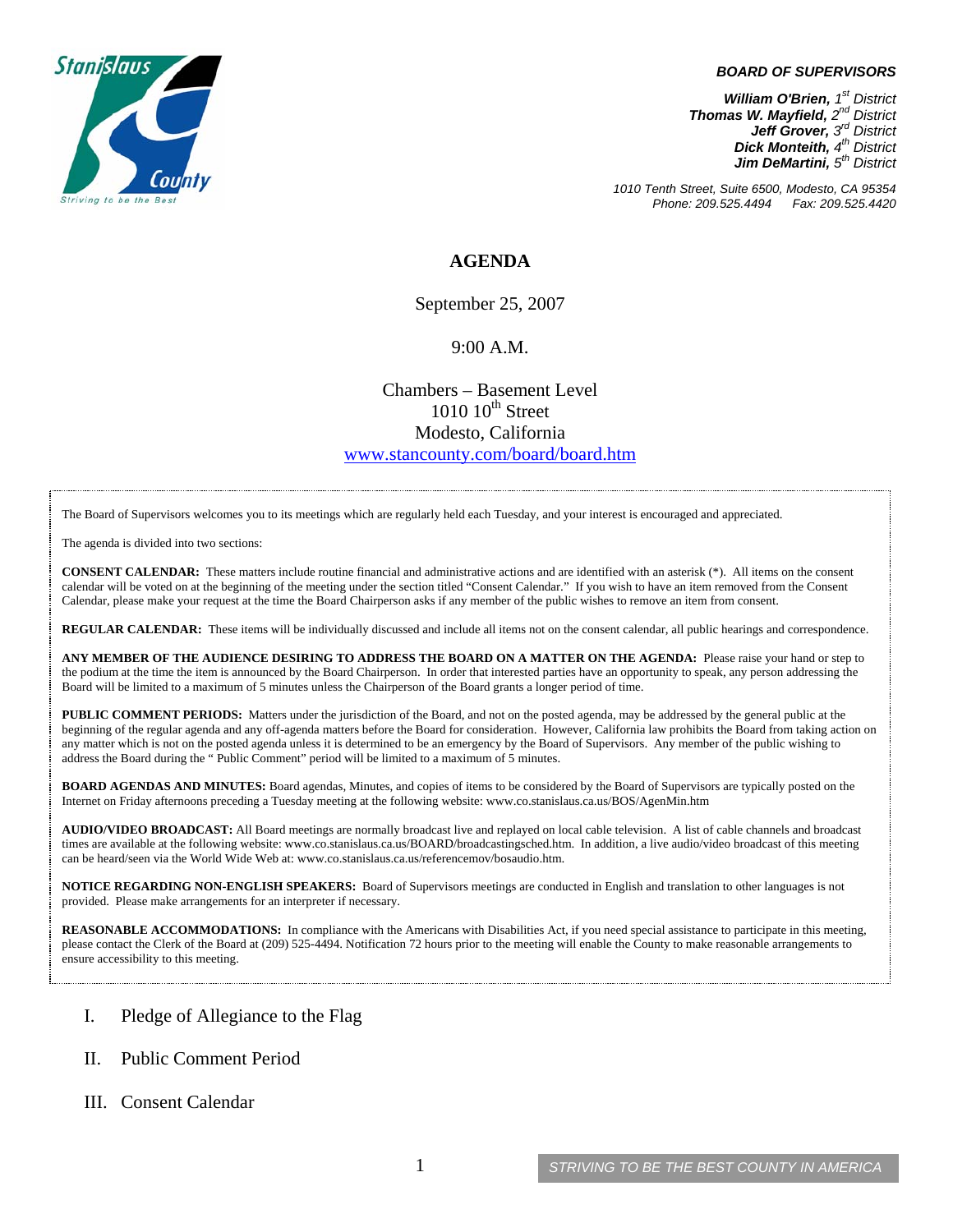## IV. Agenda Items

- A. Miscellaneous
- \* 1. Approval of the Minutes for September 18, 2007 ([View Item\)](http://www.co.stanislaus.ca.us/bos/minutes/2007/min09-18-07.pdf)
- \* 2. Approval to Adopt and Waive the Second Reading of Ordinances:
	- a. C.S. 1008 Amending Section 10.13.010 C. of the Stanislaus County Code Regarding Card Room Regulations ([View Item\)](http://www.co.stanislaus.ca.us/bos/agenda/2007/20070925/A02a.pdf)
	- b. C.S. 1009 to Amend Section 11.08.120 of the Stanislaus County Code, Adding a No Truck Parking Zone on Lander Avenue in the Turlock Area ([View Item\)](http://www.co.stanislaus.ca.us/bos/agenda/2007/20070925/A02b.pdf)
	- c. C.S. 1010 to Amend Section 11.16.030 of the Stanislaus County Code, Adding a Fourteen Thousand Pound Weight Limit on Sonora Avenue in the Modesto Area ([View Item\)](http://www.co.stanislaus.ca.us/bos/agenda/2007/20070925/A02c.pdf)
- \* 3. Acceptance of the Resignations of Keith Schneider and Fran Lightly from the Western Hills Water District ([View Item\)](http://www.co.stanislaus.ca.us/bos/agenda/2007/20070925/A03.pdf)
- \* 4. Approval of Appointment of Arturo Flores to the Stanislaus County Children's Council ([View Item\)](http://www.co.stanislaus.ca.us/bos/agenda/2007/20070925/A04.pdf)
- \* 5. Approval to Proclaim:
	- a. September 15 through October 15, 2007 as Hispanic Heritage Month in Stanislaus County ([View Item\)](http://www.co.stanislaus.ca.us/bos/agenda/2007/20070925/A05a.pdf)
	- b. Week of October 13, 2007 through October 21, 2007 as Binational Health Week in Stanislaus County ([View Item\)](http://www.co.stanislaus.ca.us/bos/agenda/2007/20070925/A05b.pdf)
- \* 6. Approval of Request from Stanislaus County Department of Aging and Veterans Services for Use of Courthouse Lawn on November 11, 2007 for Veterans Day Activities ([View Item\)](http://www.co.stanislaus.ca.us/bos/agenda/2007/20070925/A06.pdf)
- B. Chief Executive Office
- \* 1. Approval of the Closure of the Riverbank Library on October 13, 2007, during the 31st Annual Riverbank Cheese and Wine Exposition – Library ([View Item\)](http://www.co.stanislaus.ca.us/bos/agenda/2007/20070925/B01.pdf)
- \* 2. Approval of the Public Wireless Internet Access Policy for the Stanislaus County Library System ([View Item\)](http://www.co.stanislaus.ca.us/bos/agenda/2007/20070925/B02.pdf)
- \* 3. Approval to Submit a Grant Application to the State for Substance Abuse Offender Treatment Program Funds and Accept Subsequent Funding - Behavioral Health and Recovery Services ([View Item\)](http://www.co.stanislaus.ca.us/bos/agenda/2007/20070925/B03.pdf)
- \* 4. Approval to Negotiate and Enter into Agreement with Macro Corporation for Radio Communication Engineering Consultant Services - Chief Executive Office/Office of Emergency Services ([View Item\)](http://www.co.stanislaus.ca.us/bos/agenda/2007/20070925/B04.pdf)
- \* 5. Approval to Adopt Plans and Specifications for the Woodward Reservoir Water Well and Water Filtration System Project and Set the Bid Opening Date and Time for October 24, 2007 at 2:30 p.m. ([View Item\)](http://www.co.stanislaus.ca.us/bos/agenda/2007/20070925/B05.pdf)
- \* 6. Approval to Authorize the Director of Environmental Resources to Execute an Amendment to the Fink Road Farm Lease Agreement with Lent Burden Farming, Inc., LBFI I-5 Lease, L.P., to Extend the Lease through November 3, 2009 ([View Item\)](http://www.co.stanislaus.ca.us/bos/agenda/2007/20070925/B06.pdf)
- C. Department of Public Works
- \* 1. Approval to Hold the Riverbank Cheese and Wine Run on Several County Roads on October 13, 2007 ([View Item\)](http://www.co.stanislaus.ca.us/bos/agenda/2007/20070925/C01.pdf)
- \* 2. Approval to Award Contract to George Reed, Inc., of Modesto, California, for the Federal Regional Surface Transportation Road Resurfacing Program for Fiscal Year 2006/2007, Federal Aid Project No. STPL-5938(144), City of Newman Overlays – (RSTP Road Resurfacing Program FY 06/07) and Increase Appropriations in the Project Account ([View Item\)](http://www.co.stanislaus.ca.us/bos/agenda/2007/20070925/C02.pdf)